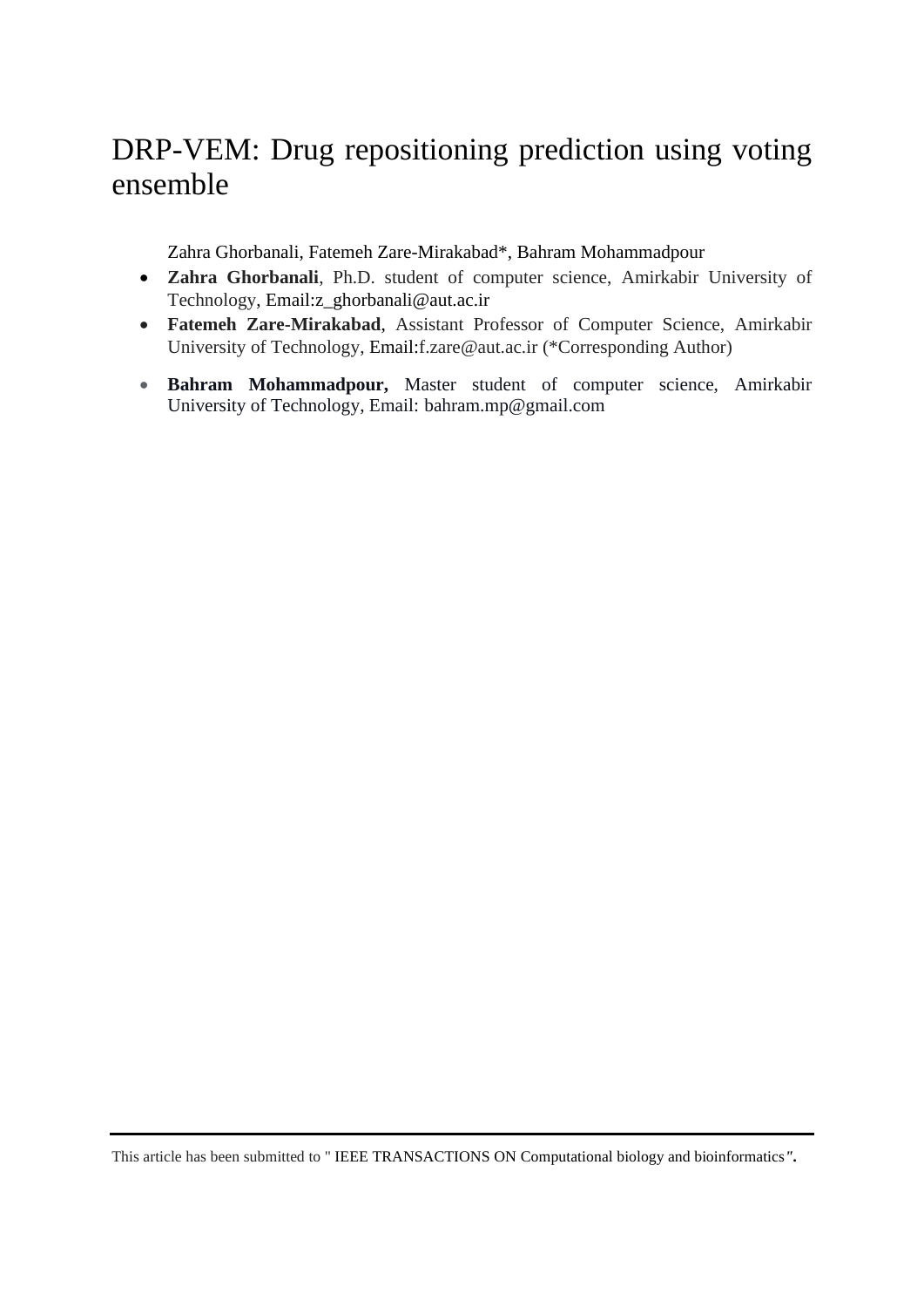### Abstract

Traditional drug discovery methods are costly and time-consuming. Drug repositioning (DR) is a common strategy to overcome these issues. Recently, machine learning methods have been used extensively in DR problem. The performance of these methods depends on the features, representations and training dataset. In this problem, feature sets include many redundant features, which have a negative effect on the performance of methods. Moreover, selecting an appropriate training set is influential in the rise of machine learning method accuracy. However, in this problem, we face two obstacles to find the proper training set. First, most methods employ known and unknown drugdisease pairs as positive and negative sets, respectively. While the number of known pairs is much less than unknowns, it leads to machine learning performance error because of biasing to the majority group. Second, the absence of a drug-disease association means this association has not been approved experimentally and may be changed. In this paper, DRP-VEM framework is proposed to overcome the challenges. We assess DRP-VEM based on different parameters: disease and drug feature representations, classification methods, and voting ensemble training approaches. DRP-VEM is evaluated using heterogenous evaluation criteria. Moreover, we compare DRP-VEM using the best combination of parameters with DisDrugPred.

### Keywords

Drug, Disease, Feature representation, Classification methods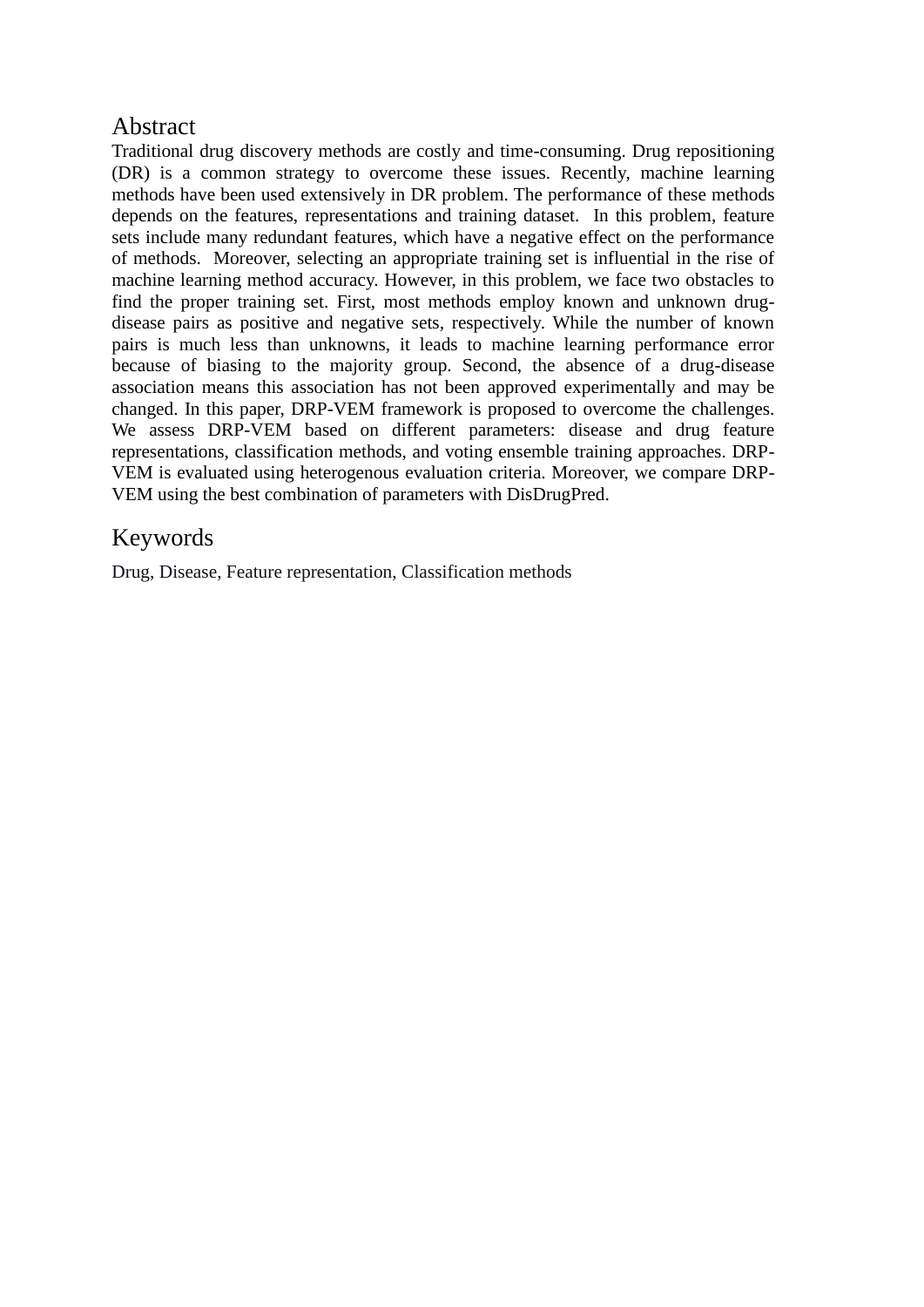### Introduction

Despite the growth of technology and its role in diagnosing diseases, transforming these successes and benefits to medical treatment is not fast enough [1]. Traditional drug discovery is a time-consuming and costly method. According to recent studies, the process of discovering a new druggable component, passing the test phase steps, and bringing it to markets takes more than ten years and from \$314 million to \$2.8 billion [2]. Drug repositioning or drug repurposing uses an approved drug for a new indication outside its first treatment purpose. A historical example of drug repositioning is Sildenafil. Researchers developed Sildenafil for treating hypertension, but today it is used to cure erectile dysfunction and is known as Viagra [1]. This method also can be used for treating new diseases. For example, researchers repurposed existing antiviral drugs such as Baloxavir, Azvudine, and Darunavir to treat coronavirus disease during the Covid-19 pandemic [3].

Firstly, some physicians discovered drug repositioning opportunistically. Although using retrospective clinical experiences is useful, physicians have to check a wide range of drugs. Despite the increased cost and risk of failure, finding an alternative drug to treat a specific disease would become timeconsuming. As these methods have not involved a systematic approach, nowadays, due to the growth of computational methods and their application in various studies and the expansion of available data of drugs and diseases, researchers prefer to apply computational methods for solving drug repositioning problem. We divide these computational methods into three main groups: drug-based, disease-based, and hybrid.

Owing to the availability of drug information, more researchers focus on drug-based techniques. Ozsoy et al. combined three main drug features: chemical structure, protein interaction, and side effects. Pareto dominance technique was applied to find the neighbors of a drug. Then, they used a collaborative filtering recommendation system to find the probability of association between drugdisease pairs [4]. Zeng et al. proposed the DeepDR method, which performed random walk to represent drug feature networks and then combined them using an autoencoder. Finally, a variational autoencoder was applied to estimate the drug-disease association probabilities [5]. Chen et al. collected three features of the drug: chemical structure, targets, and side effects. After calculating the similarities of drugs, a fusion method was developed for merging the similarities to predict the probabilities of drug-disease associations [6].

Despite the importance of disease-related data in the drug repositioning problem, researchers have not widely studied disease-based methods due to a lack of information. Therefore, these methods have focused on a specific disease or therapeutic domain [7]. Chiang and Butte calculated the similarities of the diseases by counting shared therapies. Then, a " guilt by association " approach was applied to consider disease similarities. By using these similarities, they found new drug-disease association pairs [8].

In hybrid methods, researchers combine both drug and disease data to obtain the chance of drugdisease association pair. Moridi et al. presented a pipeline that efficiently represents drug and disease features using the deep learning method. They proposed a non-linear approach to find the drugdisease candidates [9]. Xuan et al. presented DisDrugPred by integrating drug similarities, disease similarities and known drug-disease associations using non-negative matrix factorization technique to calculate the association probability of drugs and diseases [10]. Lue et al. proposed an approach named RWHND to reconstruct a heterogeneous network by combining drugs, drug targets, diseases and disease genes data. Then, a random walk model was developed to candidate pharmaceutical treatment for a disease [11].

Although researchers have done great studies on the drug repositioning (DR) problem, challenges still need to be addressed. In the following, we review these challenges and our idea to overcome them:

• The previous studies focused on drug-based methods mostly and less on the hybrid. In addition, these studies used different drug features and tried to combine all of them. However, they have not focused on which feature has a significant role in detecting drug-disease association pairs or the appropriate representation. In this paper, we aim to ascertain if using all features in solving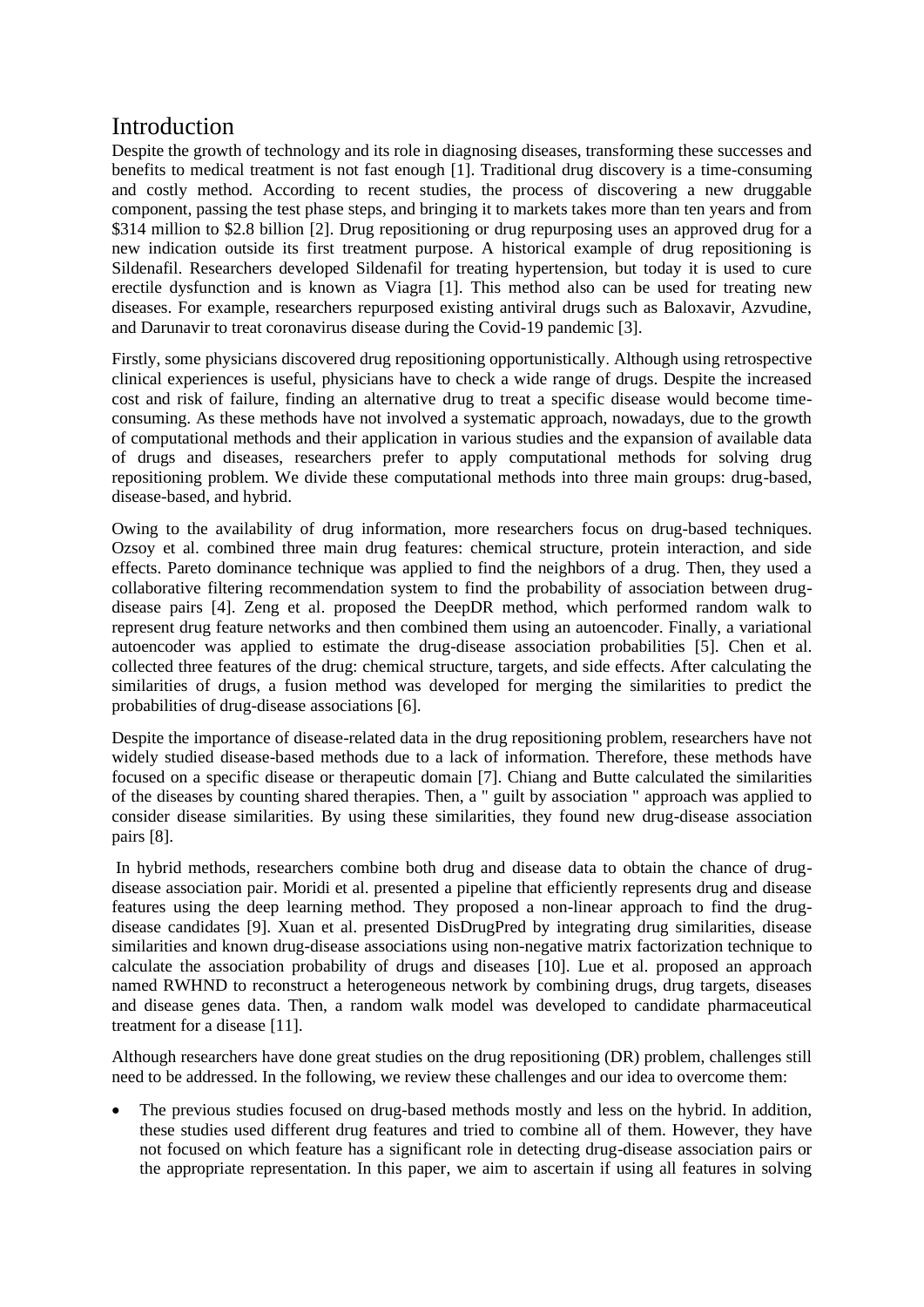DR problems is necessary or causes redundancy. Moreover, we find significant feature which improves the accuracy of machine learning methods in addressing DR problem. In addition, we assess which data representations have better performance than others.

- In the literature, different machine learning techniques can be found to solve DR problem. This article shows that if the selected representation and combination of features are defined appropriately, the effect of classification methods on predicted results for the DR problem differs slightly.
- Most approaches consider known drug-disease pairs as positive and all unknown pairs as negative sets. Nevertheless, finding the proper training set faces two challenges. In the first one, while the number of known pairs is much less than unknown ones**,** it leads machine learning biasing to the leading group, so the method's performance is flawed [12]. The second one, the lack of a drug and disease association as a negative set, has not been assessed clinically. This study introduces a new algorithm to make a training set called voting ensemble training approach to overcome this issue.

To show that the selected drug feature, the chosen feature representation of drugs and disease, the elected machine learning method and the voting ensemble training approach are suitable, we compare our framework with the DisDrugPred [10].

The rest of this article is constructed as follows: the "Methods" section presents the description of DR problem, data and our framework called DRP-VEM. The "Results and Discussion" section includes the assessment of DRP-VEM and comparison results with DisDrugPred, and finally, the "Conclusion" shows the future point of DR problem.

### **Methods**

This article aims to:

- find which feature presentations are appropriate to depict the drugs and diseases in DR problem,
- analyze which feature has more impact on solving DR problem,
- assess if all drug features are necessary or cause redundancy for predicting drug-disease associations,
- select which classification method shows more accuracy for DR problem,
- propose a voting ensemble training approach to overcome challenges about using unknown drugdisease pairs as the negative set and unbalanced data in facing DR problem.

In the following section, first, we define DR problem. Ensuing, we introduce our datasets. Next, we illustrate the data representations and training approach. Finally, we propose and explain our method.

### Drug repositioning problem

A disease set and a drug set are shown by  $\rho = \{P_1, P_2, ..., P_n\}$  and  $\varphi = \{R_1, R_2, ..., R_m\}$ , respectively, where, *n* and *m* are the numbers of diseases and drugs. In the mathematical definition of DR problem, our primary goal is to find the existence of a therapeutic association between disease  $P \in \rho$  and drug  $R \in \varphi$ . If the model predicts  $\langle P, R \rangle$  has a therapeutic association, the output is one and otherwise zero. In DR problem, the following data is given as input:

- The features of the disease *<sup>P</sup>* ,
- The features of the drug *<sup>R</sup>* ,
- The set of known drug-disease association pairs,  $A = \{ (P_i, R_j) | P_i \in \rho, R_j \in \varphi \}$

*there is known assciation between disease*  $P_i$  *and drug*  $R_j$  *}.* 

### Data sources

It is necessary to collect some known drug-disease associations and select some features for drugs and diseases. Therefore, we use four drug features: target, domain, side effect, and chemical structure. Also, we apply semantic similarity as a disease feature. In the following, the databases used to extract data are introduced: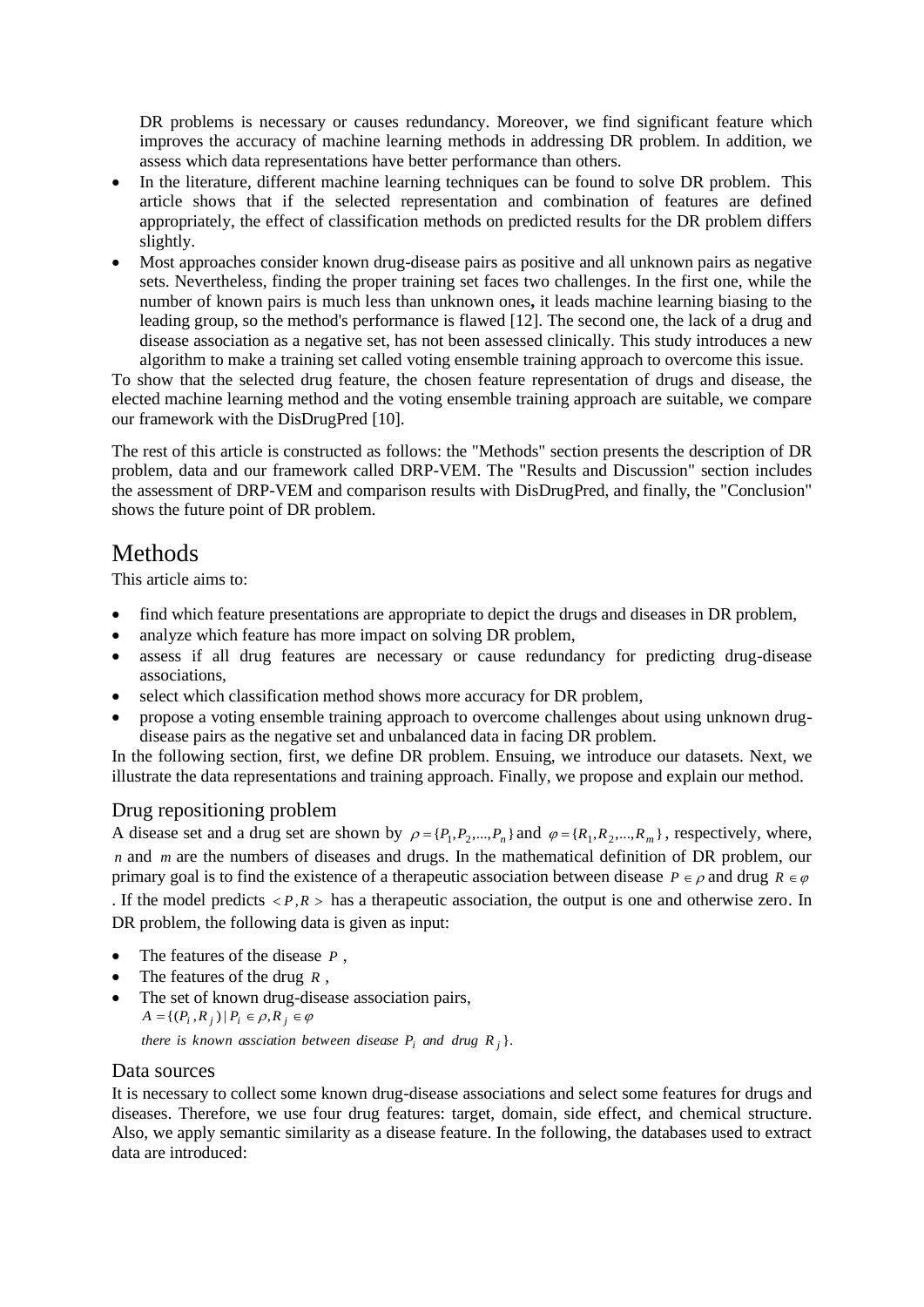- Drug-Disease association: we choose the "repoDB" database [13] to collect known drug-disease association pairs.
- Drug features: We retrieve drug names, identification, and target from "DrugBank" [14]. The target domains of drugs are extracted from "Uniprot" [15]. We derive the information on side effects from "SIDER4.1" [16]. Finally, the chemical structures of drugs are collected from "Pubchem" [17].
- Disease Feature: We extract the disease similarity from "DincRNA" [18] based on Wang's method [19].

The list of diseases is limited based on the DincRNA database with size of 158. In addition, we select 413 drugs where all features are available. Table 1 shows the number of extracted data from databases. Here, there are 1506 target components for drugs. Also, there are 1070 domain, 5734 side effect and 881 chemical structure components.

| Data                   | <b>Size</b> |
|------------------------|-------------|
| Targets (T)            | 1506        |
| Domains (D)            | 1070        |
| Side effects (S)       | 5734        |
| Chemical structure (C) | 881         |

#### *Table 1:The size of databases*

#### Data representation

In this subsection, we introduce how to present each data for feeding into the framework.

#### • **Drug feature representation**

We define  $\mathcal{F}_R^F = \{\xi_1, \xi_2, ..., \xi_{l_F}\}\$  $F_R^F = \{\xi_1, \xi_2, ..., \xi_{l_F}\}\$ as a set of feature components for  $F \in \{T, D, S, C\}$ , where  $\xi_i$  shows  $i_{th}$ component of feature  $F$ , and  $l_F$  represents the number of feature components. Each feature *T*, *D*, *S*, and, *C*, shows target, domain, side effect, and chemical structure, respectively. In the following, we introduce two types of drug representation named binary (B) and cosine similarity (C), as follows:

 $\checkmark$  The binary vector  $B_R^F$  with length  $I_F$  is defined for drug R based on feature F, as:

$$
\forall 1 \le k \le l_F : B^F_R[k] = \begin{cases} 1 & component \xi_k \text{ is related to drug } R, \\ 0 & otherwise. \end{cases} \tag{1}
$$

The binary vectors  $B_R^T$ ,  $B_R^D$ ,  $B_R^S$  and  $B_R^C$  are computed for target, domain, side effect and chemical structure features based on (1), respectively. In addition, we define a binary vector,  $B_R^G$ , based on concatenation of all drug features as below:

$$
B_R^G = B_R^T . B_R^D . B_R^S . B_R^C \tag{2}
$$

 $\checkmark$  The cosine similarity vector  $C_R^F$  with length *m* is presented for drug *R* based on feature *F* as follows:

$$
\forall 1 \le k \le m, R_k \in \varphi = \{R_1, R_2, ..., R_m\}
$$
  

$$
C_R^F[k] = \text{cosine similarity between } B_R^F \text{ and } B_{R_k}^F. \tag{3}
$$

The cosine similarity vectors  $C_R^T$ ,  $C_R^D$ ,  $C_R^S$  and  $C_R^C$  are computed for target, domain, side effect and chemical structure features based on (3), respectively. Also, we define two cosine similarity vectors,  $C_R^G$  and  $C_R^N$ , based on the concatenation and normalizing of all drug features, as follows, respectively:

 $C_R^G = C_R^T C_R^D C_R^S C_R^C$ ,  $C_R^N = Norm(C_R^T + C_R^D + C_R^S + C_R^C)$ (4) Thus, we define eleven different drug feature representations as bellow:

 $=$  {B<sup>T</sup>, B<sup>D</sup>, B<sup>S</sup>, B<sup>C</sup>, B<sup>G</sup>, C<sup>T</sup>, C<sup>D</sup>, C<sup>S</sup>, C<sup>C</sup>, C<sup>G</sup>, C<sup>N</sup>}.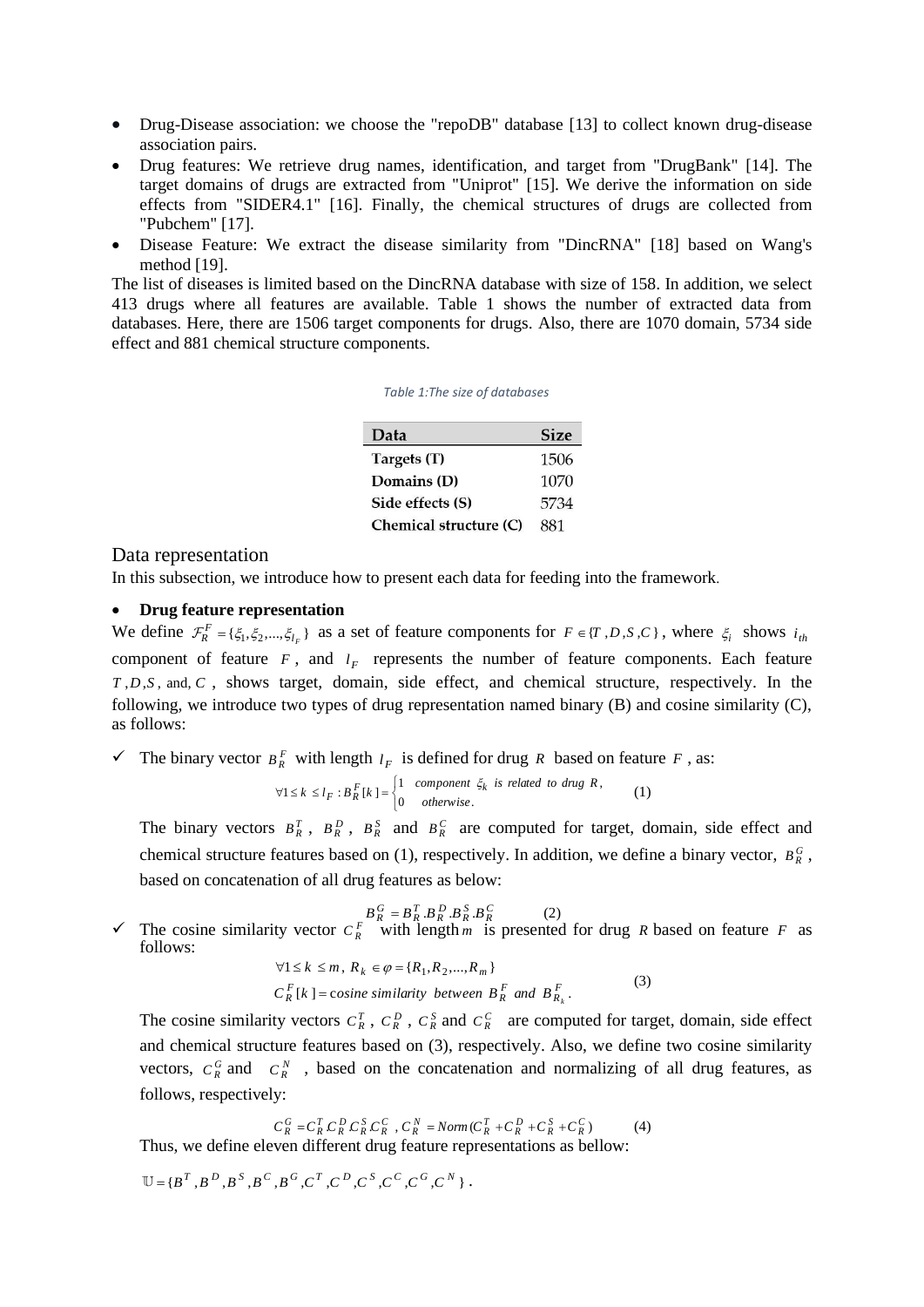#### • **Disease feature representation**

Here, we define two types of disease representation called Wang vector (W) and one-hot vector (O) as below,  $V = \{O,W\}$ :

 $\checkmark$  Wang vector  $W_p$  with size  $n$  is defined for disease P based on Wang's similarity function [19], where:

 $\forall 1 \leq k \leq n, P_k \in \rho = \{P_1, P_2, ..., P_n\}$  $W_P[k] = W \text{ang } s \text{ similarity between disease } P \text{ and } P_k.$ <sup>(5)</sup>  $\checkmark$  The one-hot vector  $O_p$  with length *n* is defined for disease *P* as follows:  $\forall 1 \leq k \leq n, P_k \in \rho = \{P_1, P_2, ..., P_n\}$ 

$$
O_P[k] = \begin{cases} 1 & P = P_k, \\ 0 & otherwise. \end{cases}
$$
 (6)

#### The voting ensemble training approach

This subsection suggests an approach to make training and test sets for a classification model. As a common approach to make training and test sets for DR problem, known and unknown drug-disease association pairs are considered as positive  $(A)$  and negative  $(B)$  sets, respectively, where:

> ${A} = \{ (P_i, R_j) | P_i \in \rho, R_j \in \varphi,$ there is a known association btween disease  $P_i$  and drug  $R_j$ ,

> ${B} = \{ (P_i, R_j) | P_i \in \rho, R_j \in \varphi,$ there is no known association btween disease  $P_i$  and drug  $R_{\,j}\,\}.$

However, this approach is not appropriate because of two main challenges:

- $\checkmark$  The number of known pairs is much less than unknown ones  $(A \ll B)$ . It leads binary classifier biasing to the majority group, so the method's performance is flawed [12].
- $\checkmark$  The lack of a drug and disease association means the association of this pair has not been assessed clinically yet, not that the pair will never be associated.

To overcome the first challenge, we apply an under-sampling approach by randomly selecting unknown association pairs with size k-times of known association pairs. We called this selecting approach for making training set as one-to-k distribution.

To address the second challenge, we cluster unknown pairs according to the one-to-k distribution approach for constructing negative training sets in which their intersection set is empty and the union set equals the whole. Assume that the number of these clusters is  $p_k$ . So, the model is trained on  $p_k$ 

negative datasets. For each test sample, we vote the response of the trained models to predict association. The details of making training and test sets based on voting ensemble method are available as follows:

- 1. Set A, set B and an integer number k are given as inputs.
- 2. Set  $P_{test}$  is the positive test set and includes  $1/10$  randomly chosen samples from set A.
- 3. Set  $N_{test}$  is the negative test set and includes  $k^* | P_{test} |$  randomly chosen samples from set B.
- 4. Set  $P_{train} = A P_{test}$  is the positive training set.
- 5. Set  $N_{train_i}$  is the *ith* negative training set based on a one-to-k distribution approach and includes

 $k^* | P_{train} |$  randomly chosen samples from set  $B - N_{test} - (\begin{bmatrix} i-1 \\ 1 \end{bmatrix})$ 1  $\bigcup_{N}$  train<sub>j</sub>) *i test train j*  $B - N_{\text{test}} - (1)$  IN −  $-N_{test}$  –( $N_{train}$ ). Assume that we can define  $p_k$ 

different negative training sets where  $\int_{0}^{p_{k}}$ 1 *p*  $N_{train} = B - N_{test}$ . *i*

6. Set  $\varepsilon = P_{test} \cup N_{test}$  is considered as the test set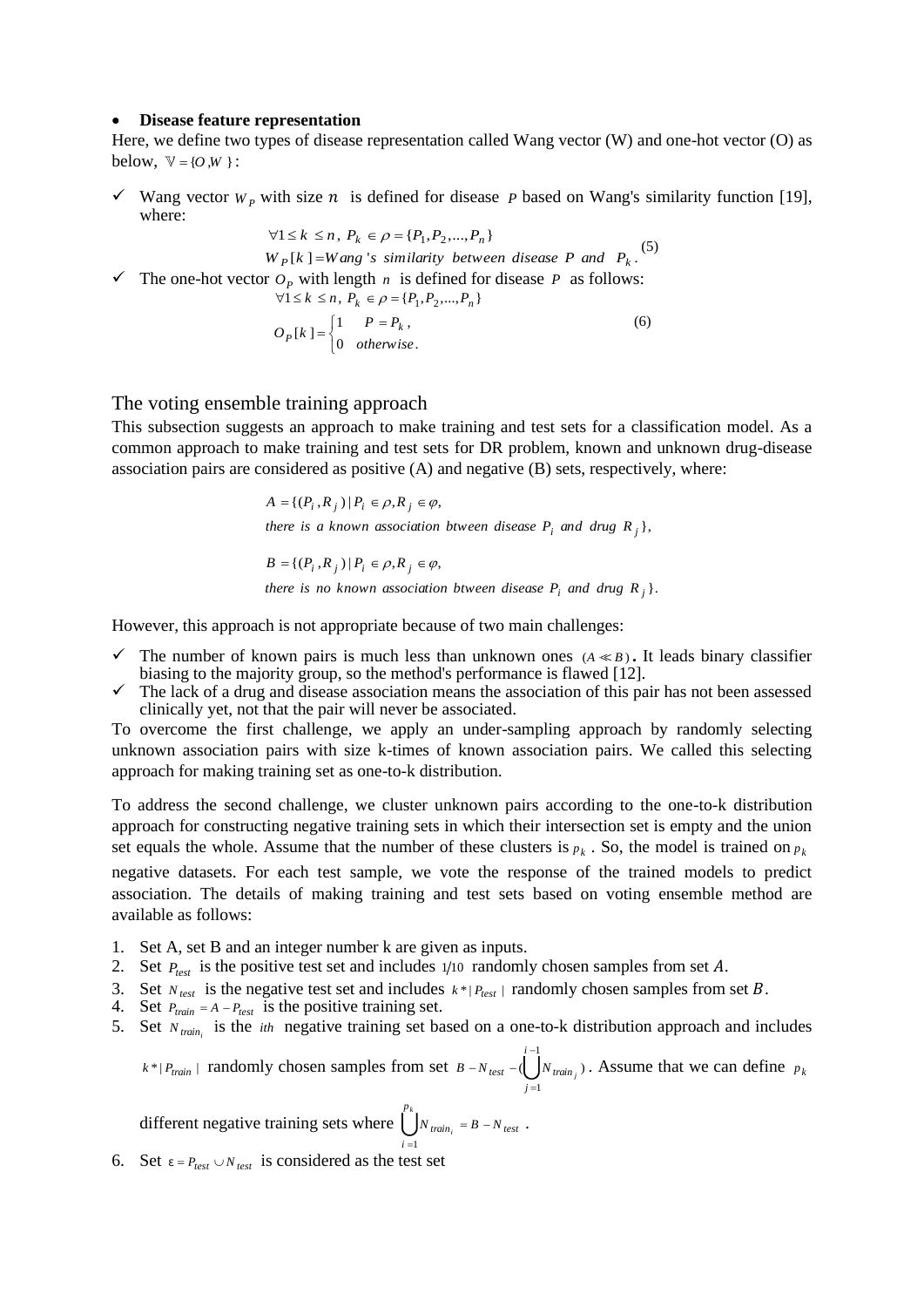7. Set  $\tau_i = P_{train} \cup N_{train_i}$  is known as *ith* the training set.

8. Set  $T_k = \{ \tau_i \mid 1 \le i \le p_k \}$  is defined as the voting ensemble training set.

For each k=1,2,3,5, we define  $T_k$  as a voting ensemble training set, including  $p_k$  sets for training a classifier. Each  $\tau_i \in T_k$  is fed to a classifier as the training set. Therefore, the classifier is trained  $p_k$ times. For each sample from the test set, such as  $x \in \varepsilon$ , each trained model predicts the association between disease and drug. Finally, we vote on  $p_k$  predicted results (see figure 1).



*Fig. 1. The voting ensemble trainig approach.*

### Method



*Fig. 2. The main step of DRP-VEM.*

The main steps of the DRP-VEM, model  $=\langle V, U, C, T \rangle$ , are available in figure 2 and the details are as follows:

- 1. Selecting a proper disease representation,  $V \in V = \{O, W\}$ .
- 2. Picking an appropriate drug representation,  $U \in U = {B^T, B^D, B^S, B^C, B^G, C^T, C^D, C^S, C^G, C^N}$
- 3. Concatenating  $V$  and  $U$ ,  $P = V \mathcal{U}$ , for feeding into a classifier.
- 4. Choosing decision tree ( *DT* ), random forest ( *RF* ), and complement naïve bayes ( *CNB* ) classifiers named  $C \in \mathbb{C} = \{DT, RF, CNB\}$ .
- 5. Electing a voting ensemble training approach called  $T \in \mathbb{T} = \{T_1, T_2, T_3, T_5\}$ .

We assess the different combinations of parameters to find the best model based on our framework.

### Results and discussion

This section evaluates  $model = \langle V, U, C, T \rangle$  (see figure 2) based on different parameters, disease feature representation  $V \in V = \{O, W\}$ drug feature representation  $\in$   $\mathbb{U}$  = { $B^T$ , $B^D$ , $B^S$ , $B^C$ , $B^G$ , $C^T$ , $C^D$ , $C^S$ , $C^C$ , $C^G$ , $C^N$ }, classifier methods  $C \in \mathbb{C}$  = { $DT$ , $RF$ , $CNB$ }, and voting ensemble training approach  $T \in \mathbb{T} = \{T_1, T_2, T_3, T_5\}$ . Therefore, we train 264 models.

Here, we introduce the evaluation criteria, analyze our results, and compare our method with DisDrugPred [10].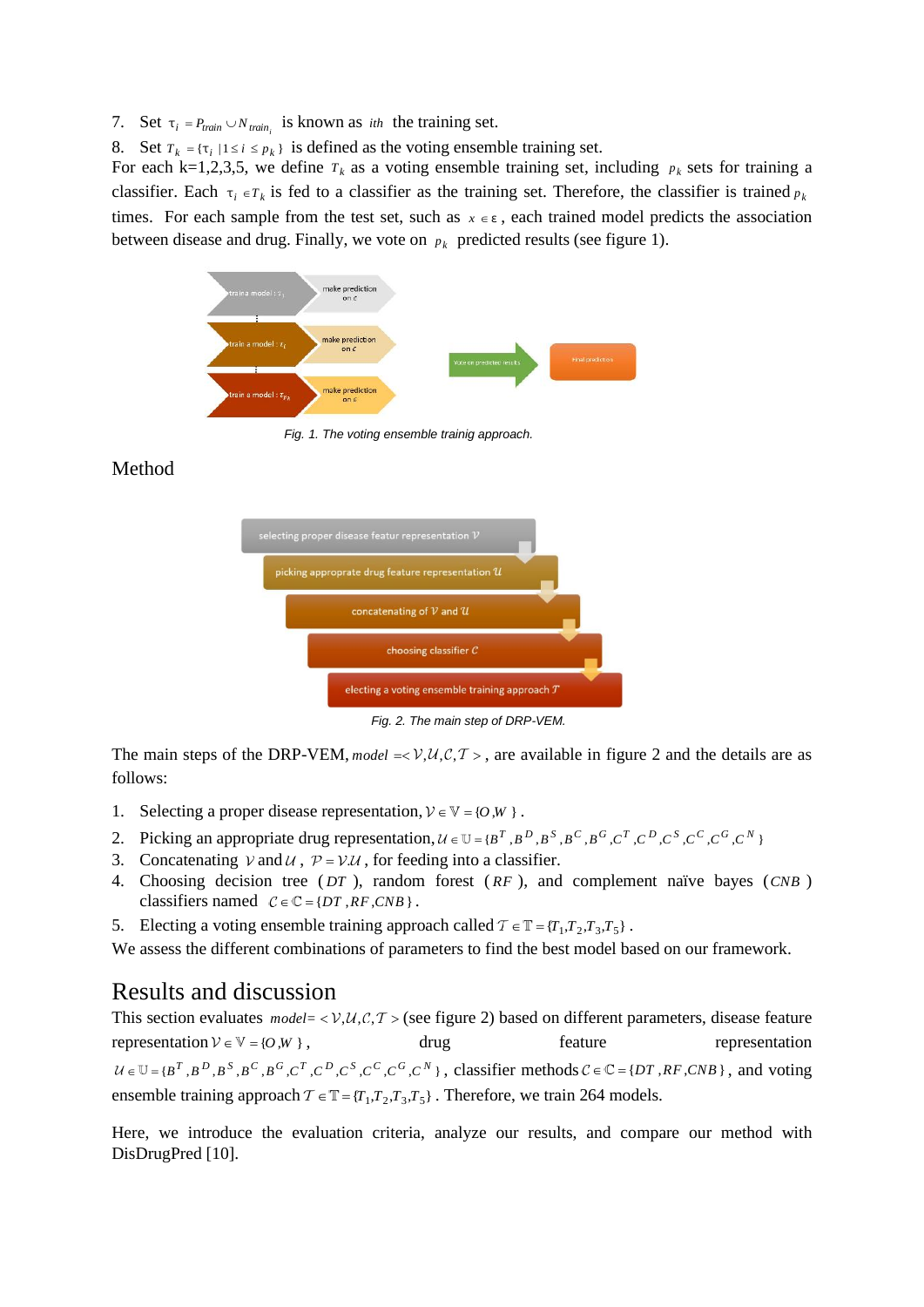### Evaluation Criteria

We choose four different evaluation criteria, including accuracy (ACC), area under receiver operating characteristic curve (AUC), area under the precision-recall curve (AUC-PR), and weighted average score (WAS), to evaluate every model<sup>z</sup>, where  $1 \le z \le 264$ .

ACC shows the rate of correct prediction to all predictions as below:

$$
ACC = \frac{TP + TN}{TP + TN + FP + FN}, (7)
$$

where the definition of true positive (TP), false positive (FP), true negative (TN) and false negative (FN) is available in table 2.

#### *Table2: Definition of TP, FP,TN, and FN*

| <b>Prediction</b>          | <b>Definition</b>                                                                     |
|----------------------------|---------------------------------------------------------------------------------------|
| <b>True Positive (TP)</b>  | the number of known drug-disease association pairs predicted correctly by the model   |
| <b>False Positive (FP)</b> | the number of unknown drug-disease association pairs predicted wrongly by the model   |
| <b>True Negative (TN)</b>  | the number of unknown drug-disease association pairs predicted correctly by the model |
| <b>False Negative (FN)</b> | the number of known drug-disease association pairs predicted wrongly by the model     |

AUC [20] is the area under the receiver operating characteristic curve, which uses different ranking cutoffs and curves the true positive rate (*TPR*) and false positive rate (*FPR*) where,

$$
TPR = \frac{TP}{TP + FN}, \ FPR = \frac{FP}{FP + TN}.\tag{8}
$$

AUC-PR [21] shows the area under a precision-recall curve, a plot of precision and recall, where:

$$
precision = \frac{TP}{TP + FP}, \text{ } recall = \frac{TP}{TP + FN}.\tag{9}
$$

WAS is calculated based on integrating ACC, AUC, and AUC-PR as below:

$$
WAS = \frac{2*AUC + 2*AUC - PR + ACC}{5}.
$$
 (10)

We define the set of evaluation criteria as  $\mathbb{E} = \{ACC, AUC, AUC-PR, WAS\}$ . For each  $e \in \mathbb{E}$  and  $z$ ,  $1 \le z \le 264$ , the evaluation of  $model^z = \langle V^z, U^z, C^z, T^z \rangle$  on the test set is shown by  $e(model^z)$ .

#### Assessment of DRP-VEM based on different parameters

In the following, we assess our framework, DRP-VEM, based on the selected characteristics of each parameter.

#### • **Assessment of disease feature representation**

We defined W and O's disease feature representations based on the Wang vector (5) and the one-hot vector (6). The performance of each  $V \in V = \{O, W\}$  according to every evaluation criterion,  $e \in E$ , is calculated based on (11):

$$
avg\left(\mathcal{V}^{z}=\mathcal{V}\right)=\frac{1}{|\mathbb{T}|.|^{\mathbb{C}}|.|^{\mathbb{U}}|}\sum_{\mathcal{T}^{z}\in\mathbb{T}}\sum_{\mathcal{C}^{z}\in\mathbb{C}}\sum_{\mathcal{U}^{z}\in\mathbb{U}}e(model^{z}).(11)
$$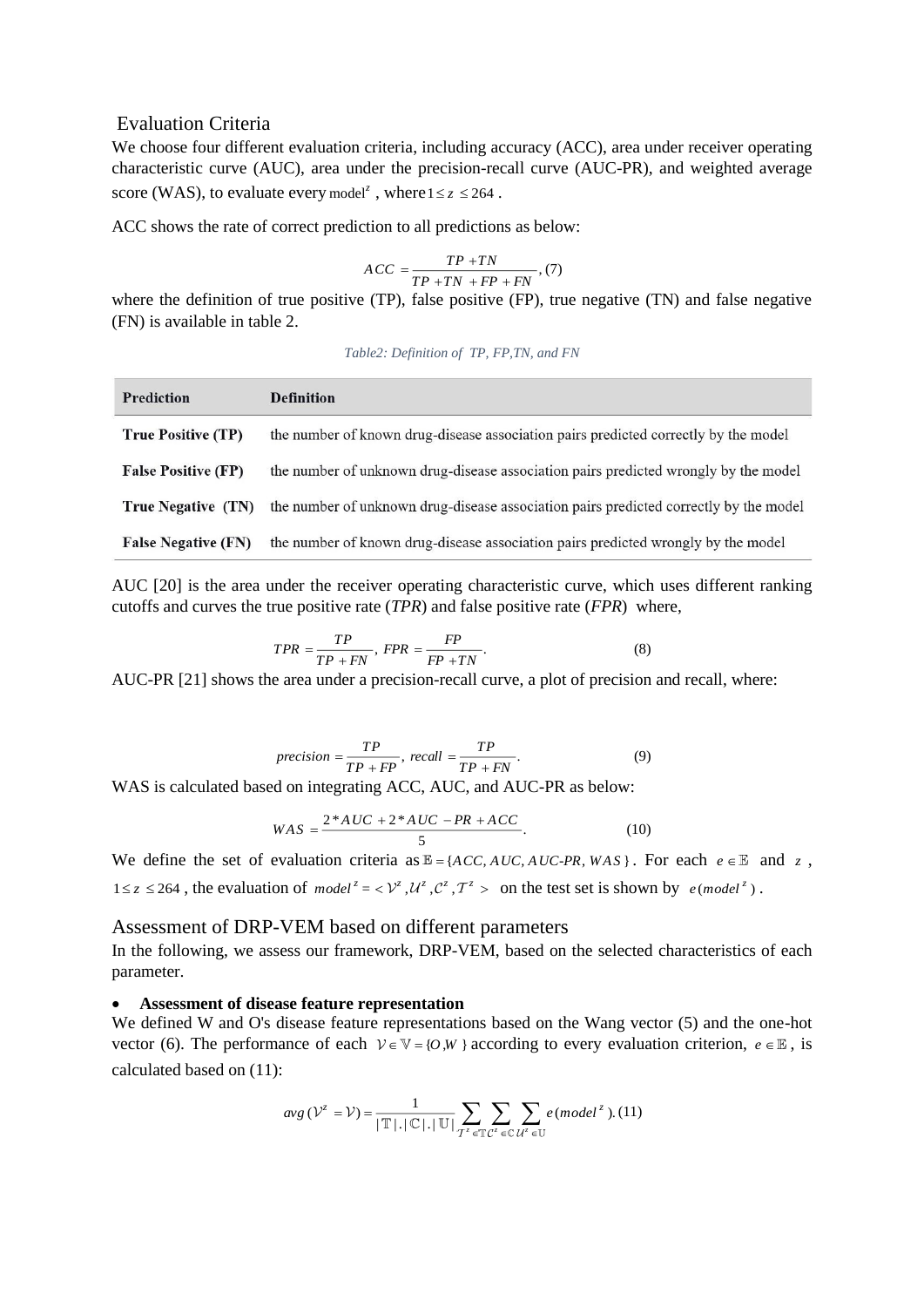Table 3 shows the value of  $\omega g$  ( $V^z = V$ ) for each  $V \in V$ . Although the scores are close, the Wang vector performs better than the one-hot vector. So, we can apply this representation for diseases.

| Disease representation (V) $e = ACC$ $e = AUC$ $e = AUC - PR$ $e = WAS$ |                   |                   |          |                 |
|-------------------------------------------------------------------------|-------------------|-------------------|----------|-----------------|
| w                                                                       | $\frac{0}{0}77.2$ | $\%69.8$          | %51.8    | $\%64$          |
| $\Omega$                                                                | $\frac{0}{0}77.4$ | $\frac{669.4}{6}$ | $\%50.3$ | $\frac{663}{6}$ |

#### • **Assessment of drug feature selection and representation**

We determined eleven drug feature representations from set  $\in$  U = { $B^T$  , $B^D$  , $B^S$  , $B^C$  , $B^G$  , $C^T$  , $C^D$  , $C^S$  , $C^C$  , $C^G$  , $C^N$  }.

The performance of each  $U \in \mathbb{U}$  for every evaluation criterion  $e \in \mathbb{E}$  is measured according to (12):

$$
avg\left(\mathcal{U}^{z} = \mathcal{U}\right) = \frac{1}{|\mathbb{T}| \cdot |\mathbb{C}| \cdot |\mathbb{V}|} \sum_{T^{z} \in \mathbb{T}} \sum_{\mathcal{C}^{z} \in \mathbb{C}} \sum_{\mathcal{V}^{z} \in \mathbb{V}} e \left(mod\mathcal{U}^{z}\right). (12)
$$

The evaluation scores of every drug feature representation are shown in table 4. Applying target cosine similarity vector  $(C^T)$  or domain cosine similarity vector  $(C^D)$  with a slight difference ( 0.8% ) has better performances than the other drug feature representations. We can infer that the target of a drug has a significant effect on predicting the association of a drug-disease pair. Meanwhile, the domain of a target is a region of the protein's [polypeptide chain](https://en.wikipedia.org/wiki/Peptide) that is self-stabilizing and folds independently from the rest [22]. As their scores are very close, applying one of these features is required. Assessing extracted results of table 4 shows implying target or domain feature is essential. While the combination of features (see  $B^G$ ,  $C^G$  and  $C^N$  in table 4) reduces the model's performance.

| Drug representation $(U)$                   | $e = ACC$          |                       | $e = AUC$ $e = AUC - PR$ | $e = WAS$          |
|---------------------------------------------|--------------------|-----------------------|--------------------------|--------------------|
| $B^T$                                       | %80.0              | $\frac{9}{6}72.7$     | $\frac{9}{6}$ 55.1       | %67.1              |
| $R^D$                                       | %80.7              | $\frac{9}{6}$ 74.2    | $\frac{9}{6}$ 54.2       | $\%67.5$           |
| $B^S$                                       | $\frac{0}{079.4}$  | $\%70.0$              | $\%53.0$                 | $\frac{665.1}{2}$  |
| $R^C$                                       | $\frac{9}{676.2}$  | $\frac{668.1}{6}$     | $\%49.6$                 | $\frac{9}{662.3}$  |
| $R^G$                                       | $\frac{9}{677.5}$  | %67.1                 | %48.7                    | %61.9              |
| $\mathcal{C}^T$                             | %81.0              | $\frac{0}{0}$ 74.2    | $\%57.3$                 | %68.8              |
| $C^D$                                       | $\frac{6}{78.6}$   | $\frac{9}{6}$ 74.3    | $\frac{9}{6}$ 56.5       | $\%68.0$           |
| $\mathcal{C}^S$                             | $\%69.7$           | %61.8                 | %40.0                    | $\%54.6$           |
| $\mathcal{C}^{\mathcal{C}}$                 | $\frac{6}{76.5}$   | $\%70.6$              | $\frac{9}{6}$ 52.4       | $\%64.5$           |
| $\boldsymbol{\mathcal{C}}^{\boldsymbol{G}}$ | $\frac{6}{6}$ 76.9 | %68.9                 | $\frac{9}{6}$ 51.1       | $\%63.4$           |
| $C^N$                                       | $\frac{0}{0}$ 73.8 | $\frac{663.7}{663.7}$ | $\frac{9}{6}43.7$        | $\frac{9}{6}$ 57.7 |

*Table4 :Evaluation criteria drug representation*

#### • **Assessment of classification method**

We examined three state-of-the-art classifiers from set  $C = \{DT, RF, CNB\}$  where DT, RF, and CNB present decision tree, random forest, and complement naïve bayes, respectively. The performance of each  $C \in \mathbb{C}$  for every evaluation criterion  $e \in \mathbb{E}$  is calculated according to (13). The results are available in table 5.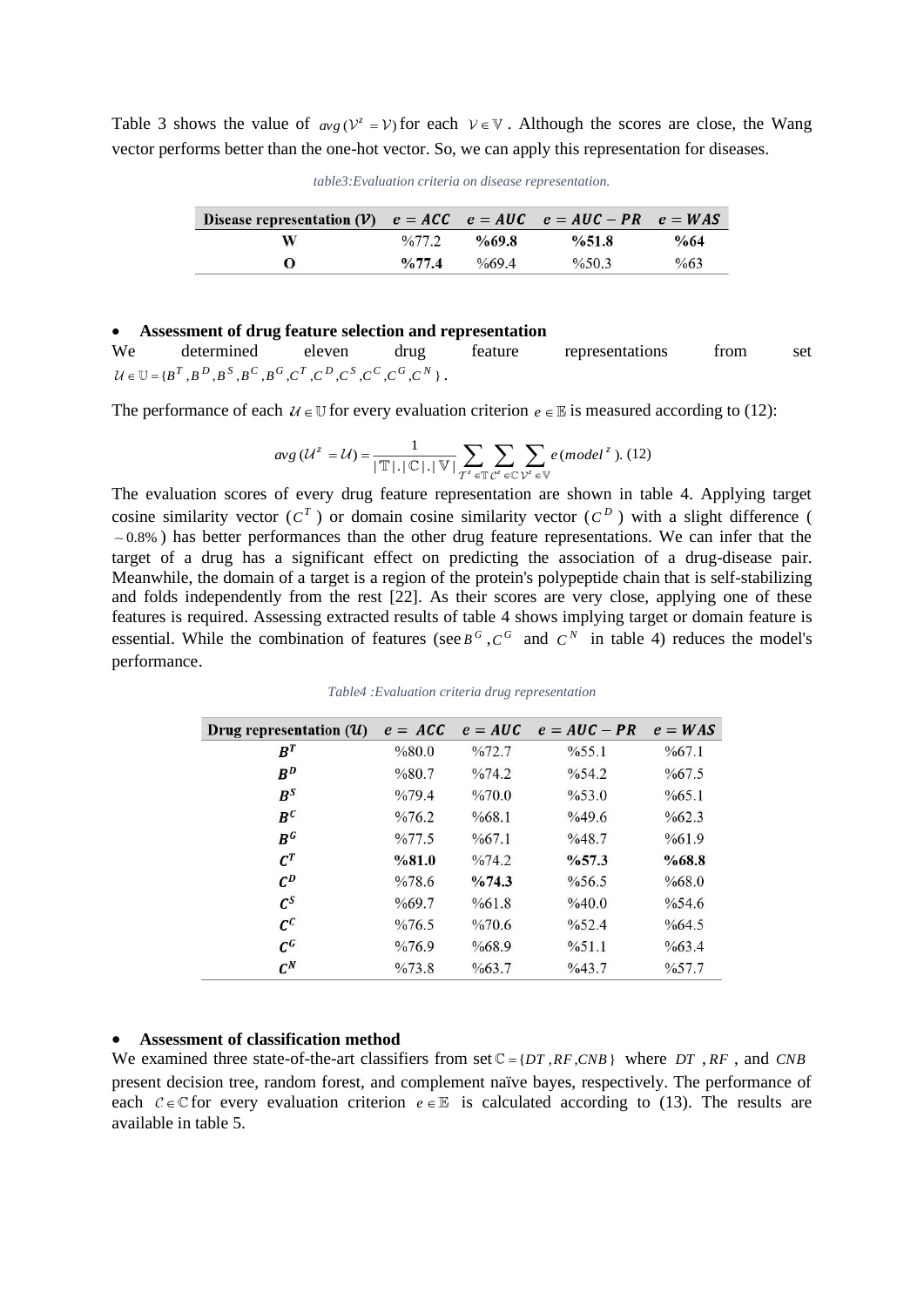$$
avg\left(\mathcal{C}^{z}=\mathcal{C}\right)=\frac{1}{|\mathbb{T}|.\,|\mathbb{U}|.\,|\mathbb{V}|}\sum_{\mathcal{T}^{z}\in\mathbb{T}}\sum_{\mathcal{U}^{z}\in\mathbb{U}}\sum_{\mathcal{V}^{z}\in\mathbb{V}}e(mod\mathcal{U}^{z}).\tag{13}
$$

|            |          |                   | Classifier $(C)$ $e = Acc$ $e = AUC$ $e = AUC - PR$ $e = WAS$ |                    |
|------------|----------|-------------------|---------------------------------------------------------------|--------------------|
| DT         | $\%84.0$ | $\frac{6}{77.0}$  | $\%61.6$                                                      | $\frac{0}{0}72.2$  |
| <b>RF</b>  | $\%80.3$ | $\%70.0$          | $\frac{0}{6}$ 52.8                                            | $\frac{665.2}{2}$  |
| <b>CNB</b> | $\%67.6$ | $\frac{0}{661.9}$ | $\frac{0}{0}38.7$                                             | $\frac{0}{6}$ 53.8 |

*Table 5: Evaluation criteria on classification method.*

According to table 5, DT distinguishes our dataset significantly better than two other models, and RF performance is more reliable than CNB.

#### • **Assessment of voting ensemble training approach**

We displayed four voting ensemble training sets,  $\mathbb{T} = \{T_1, T_2, T_3, T_5\}$ . Model *model*<sup>*z*</sup> is trained based on  $\in \mathbb{T}$  and then prediction for test data is made according to figure 1. Table 6 illustrates every evaluation criterion  $e \in \mathbb{E}$  for each  $\mathcal{T} \in \mathbb{T}$  according to (14). The most accurate performance belongs to one-to-one distribution,  $T_1$ , where the number of positives and negatives are equal.

$$
avg(T^{z} = T) = \frac{1}{|\mathbb{C}| |\mathbb{U}| |\mathbb{U}|} \sum_{\mathcal{C}^{z} \in \mathbb{C}} \sum_{\mathcal{U}^{z} \in \mathbb{U}} \sum_{\mathcal{V}^{z} \in \mathbb{V}} e (model^{z}).
$$
\n(14)

*Table6: Evaluation criteria on the training approach*

| Training approach $(\mathcal{T})$ $e = Acc$ $e = AUC$ $e = AUC - PR$ $e = WAS$ |                    |                    |                    |       |
|--------------------------------------------------------------------------------|--------------------|--------------------|--------------------|-------|
| $T_{1}$                                                                        | %71.1              | $\frac{9}{6}$ 71.3 | %66.2              | %69.2 |
| $T_{2}$                                                                        | $\frac{9}{6}$ 75.2 | $\%69.6$           | $\frac{9}{6}$ 52.7 | %64.0 |
| $T_{3}$                                                                        | $\frac{9}{6}$ 79.9 | $\%70.0$           | %48.3              | %63.3 |
| $T_{5}$                                                                        | %83.0              | $\frac{667.6}{6}$  | $\frac{9}{6}36.9$  | %58.4 |

#### • **Assessment concatenation between different dug and disease features**

We fed the different combinations of the drug ( $U \in \mathbb{U}$ ) and the disease representation ( $V \in \mathbb{V}$ ) to *model*<sup>*z*</sup>. We examine possible different combinations of them according to (15).

$$
avg\left(V^{z} = V, U^{z} = U\right) = \frac{1}{|\mathbb{T}| \cdot |\mathbb{C}|} \sum_{T \in \mathbb{T}} \sum_{\mathcal{C} \in \mathbb{C}} e \left(mod e^{i^{z}}\right) \tag{15}
$$

Table 7 depicts the performance of each combination. As we expected, the combination of the Wang vector (W) and target cosine similarity  $(C<sup>T</sup>)$  has better results than other ones. The binary vector combined with the one-hot vector ( $B \cdot O$ ) and cosine similarity vector with the Wang vector ( $C \cdot W$ ) performs better in most cases. It seems to be because  $B$  and  $O$  are both discrete representations, as well  $C$  and  $W$  are continues one. Therefore, their combinations work more accurately.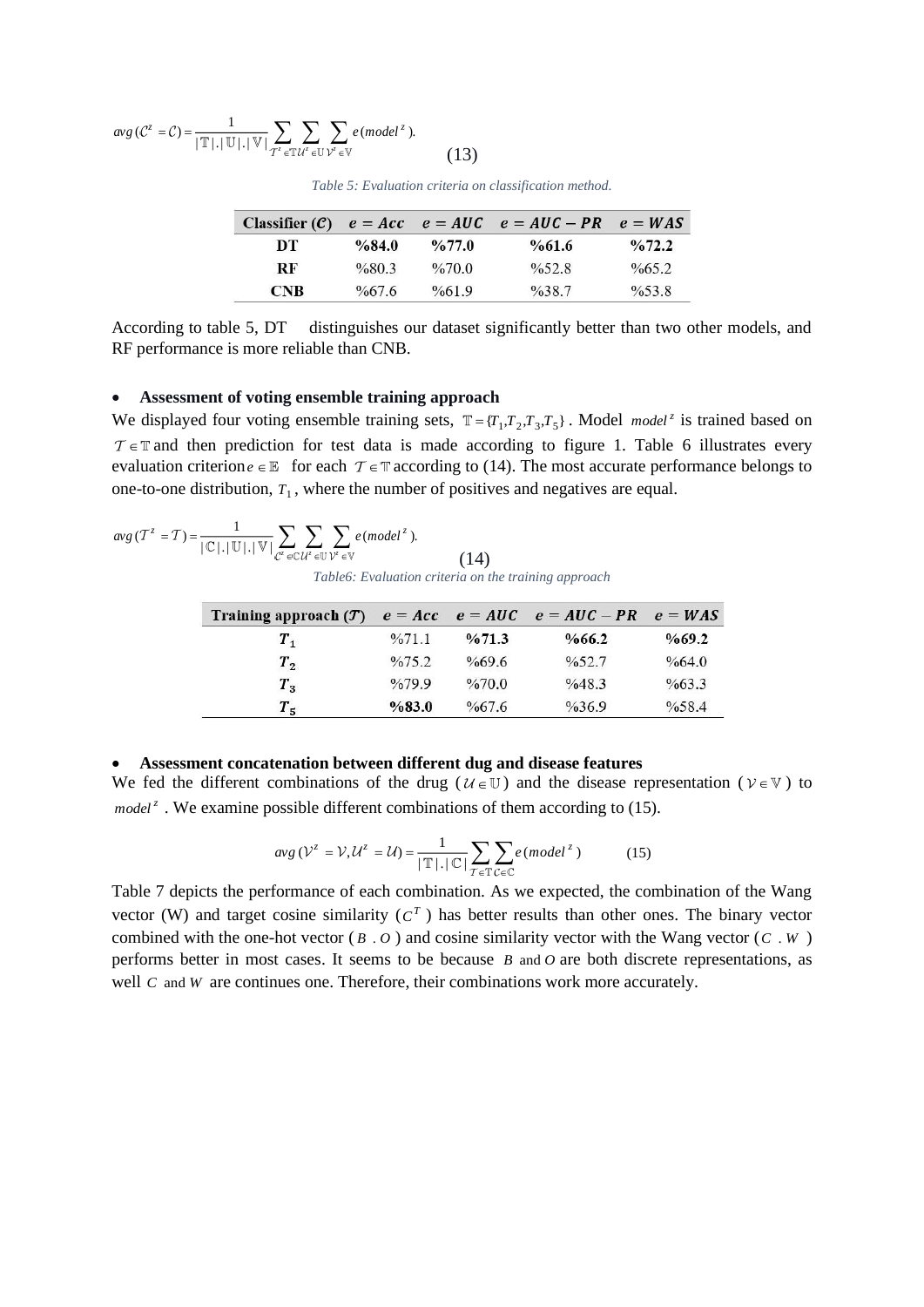| Combination of disease and drug representation $(\mathcal{V}, \mathcal{U})$ | $e = ACC$ | $e = AUC$ | $e = AUC - PR$    | $e = WAS$ |
|-----------------------------------------------------------------------------|-----------|-----------|-------------------|-----------|
| $B^T.W$                                                                     | %79.4     | %71.4     | %53.4             | %65.8     |
| $B^T. O$                                                                    | %80.5     | %74.0     | %56.8             | %68.4     |
| $C^T.W$                                                                     | %82.0     | %75.6     | %59.1             | %70.3     |
| $C^T$ . O                                                                   | %79.9     | %72.9     | %55.4             | %67.3     |
| $B^D.W$                                                                     | %80.2     | %72.6     | %54.9             | %67.0     |
| $B^D. O$                                                                    | %81.2     | %75.9     | %53.6             | %68.0     |
| $C^D.W$                                                                     | %79.0     | %75.5     | %58.2             | %69.3     |
| $C^D$ . O                                                                   | %78.2     | %73.1     | %54.7             | %66.8     |
| $B^S.W$                                                                     | %80.9     | %72.6     | %56.8             | %67.9     |
| $B^S$ . O                                                                   | %77.9     | %67.3     | %49.2             | %62.2     |
| $C^S.W$                                                                     | %67.1     | %60.5     | %38.5             | %53.0     |
| $C^S$ . $\boldsymbol{O}$                                                    | %72.4     | %63.0     | %41.3             | %56.2     |
| $B^c.W$                                                                     | %76.9     | %69.3     | %51.1             | %63.5     |
| $B^c$ . O                                                                   | %75.5     | %66.9     | %48.0             | %61.0     |
| $C^C.W$                                                                     | %77.0     | %72.2     | %55.2             | %66.4     |
| $C^c$ . O                                                                   | %75.9     | %69.0     | %49.5             | %62.6     |
| $B^G.W$                                                                     | %78.5     | %68.9     | %51.1             | %63.7     |
| $B^G$ . O                                                                   | %76.4     | %65.5     | %46.4             | %60.0     |
| $C^G.W$                                                                     | %77.6     | %70.4     | %53.3             | %65.0     |
| $C^G$ . O                                                                   | %76.1     | %67.4     | %49.0             | %61.8     |
| $C^N.W$                                                                     | %70.5     | %58.3     | $\frac{9}{637.9}$ | %52.6     |
| $C^N$ . O                                                                   | %77.2     | %69.0     | %49.4             | %62.8     |

*Table7: Evaluation criteria on combination of disease and drug feature representations.*

#### • **Assessment of the effectiveness of classification methods**

Here, every classifier ( $C \in \mathbb{C}$ ) uses a voting ensemble training approach ( $\mathcal{T} \in \mathbb{T}$ ) for learning. We analyze all combinations of classifiers and training approaches to declare the best model owing to (16). The results are shown in table 8.

$$
avg\left(\mathcal{C}^{z} = \mathcal{C}, \mathcal{T}^{z} = \mathcal{T}\right) = \frac{1}{|\mathbb{V}| \cdot |\mathbb{U}|} \sum_{\mathcal{V} \in \mathbb{V}} \sum_{\mathcal{U} \in \mathbb{U}} e \left(model^{z}\right) \tag{16}
$$

The ACC criterion rises if the number of negatives grows. So, for every three classifiers, the ACC on  $T<sub>5</sub>$  is better than the others. On the other hand, by increasing the negative samples, the amount of AUC-PR is decreased. We define WAS score to make a better trade-off among ACC, AUC and AUC-PR.

According to corresponding results, our model using decision tree as a classifier and  $T_1$  as a training approach is performed better than other ones.

| Classifier $(C)$ | Training approach $(T)$ | $e = Acc$ | $e = AUC$ | $e = AUC - PR$ | $e = WAS$ |
|------------------|-------------------------|-----------|-----------|----------------|-----------|
|                  | $T_{1}$                 | %77.7     | %77.9     | 9/072.3        | 9/075.6   |
|                  | $T_{2}$                 | %81.1     | %76.9     | %62.8          | %72.1     |
| DT               | $T_3$                   | %87.4     | %79.0     | %62.2          | %74.0     |
|                  | $T_{\rm S}$             | %89.6     | %73.9     | %49.1          | %67.1     |
| RF               | $T_1$                   | %72.1     | %72.3     | %67.3          | %70.2     |
|                  | $T_{2}$                 | %77.3     | %69.9     | %53.6          | %64.8     |
|                  | $T_3$                   | %84.0     | %71.5     | %52.0          | %66.2     |
|                  | $T_{5}$                 | %87.6     | %66.4     | %38.4          | %59.4     |
| <b>CNB</b>       | $T_1$                   | %63.6     | %63.6     | %59.1          | %61.8     |
|                  | $T_{2}$                 | 0.6716    | 0.6185    | 0.4172         | 0.5486    |
|                  | $T_3$                   | 0.6799    | 0.5963    | 0.3093         | 0.4982    |
|                  | $T_{5}$                 | 0.7187    | 0.6234    | 0.2314         | 0.4857    |

*Table8:Evaluation criteria based on classification method*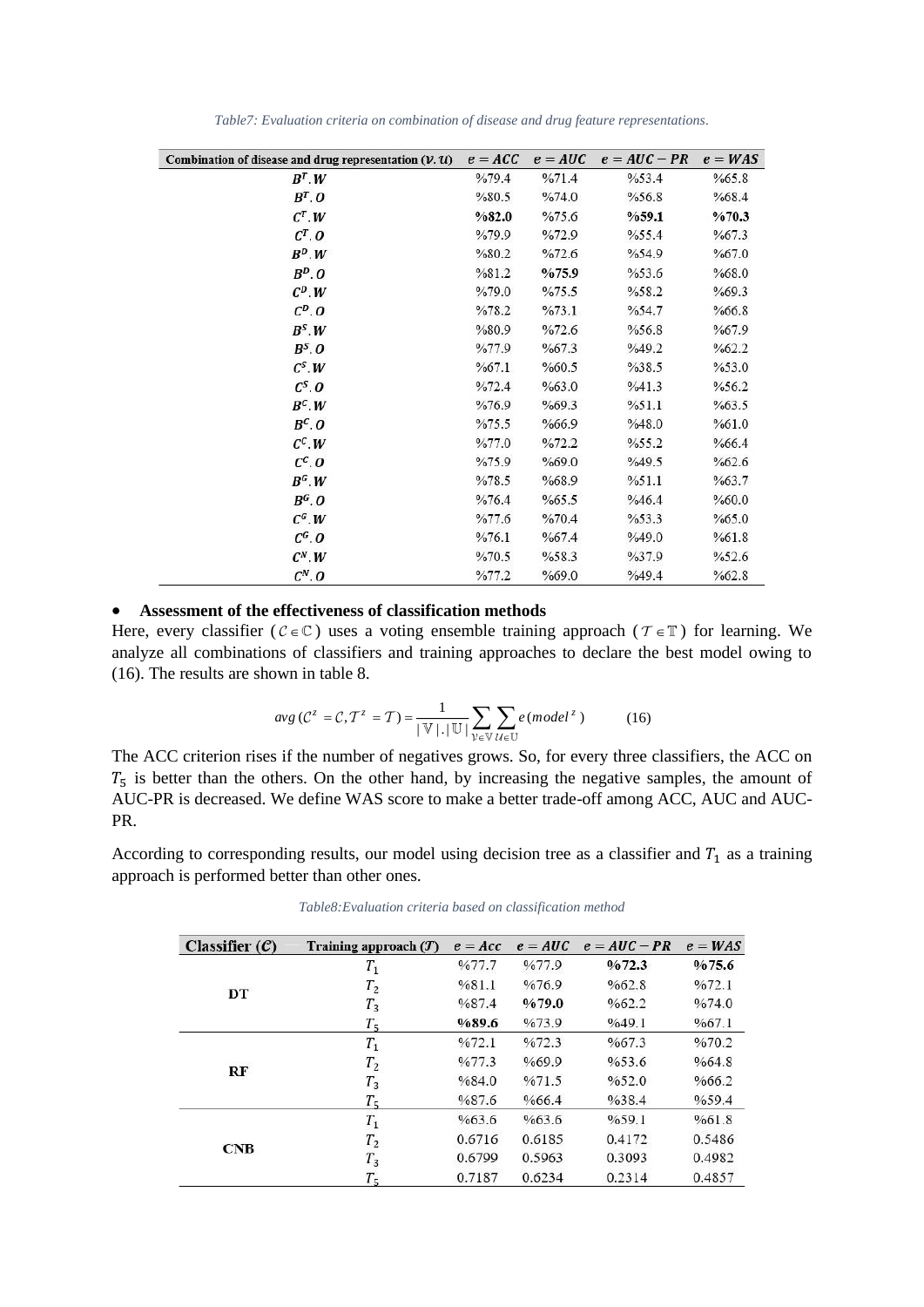#### • **Comparing DRP-VEM with DisDrugPred**

We implement DisDrugPred [10] and analyze its performance by utilizing our dataset. As DisDrugPred is a regression algorithm and not a classifier, we calculate its mean square error (MSE) instead of the ACC. As mentioned DisDrugPred article, we perform 5-fold cross-validation.

According to our assessment, the accurate combination of parameters belongs to model  $\langle V = W, U = C^T, C = DT, T = T_1 \rangle$ , that we named *BestOverAll*. In the *BestOverAll*, the Wang vector representation for disease  $(W)$  and target cosine similarity vector for drug  $(C<sup>T</sup>)$  are combined to fed *DT* classifier, which is learned by performing voting ensemble training  $T_1$ . This model is generally preferred. However, the best scores among all 264 experimented models belong to model *BestAmongAll* =  $\vee$  = W,  $\mathcal{U} = B^S$ ,  $\mathcal{C} = DT$ ,  $\mathcal{T} = T_3$ , where the combination of Wang vector for disease ( *W*) and side effect binary vector for drug ( $B^S$ ) is fed to classifier *DT* learned based on one-to-three distribution training set  $T_3$ .

As the ACC score is not available for DisDrugPred and similarly MSE is not available for *BestOverAll* and *BestAmongAll*, we calculate WAS score as the average of AUC and AUC-PR. Table 9 illustrates the corresponding results. *BestOverAll* is slightly better than DisDrugPred. But *BestAmongAll* achieves remarkable evaluation scores.

| Model               | <b>MSE</b> | ACC               | <b>AUC</b>        | <b>AUC-PR</b>         | <b>WAS</b>         |
|---------------------|------------|-------------------|-------------------|-----------------------|--------------------|
| <b>DisDrugPred</b>  | 0.01191    | -                 | %82.4             | $\frac{663.9}{663.9}$ | $\frac{9}{6}$ 73.1 |
| <b>BestAmongAll</b> | ÷          | $\frac{9}{97.7}$  | $\frac{9}{6}97.2$ | %92.1                 | $\%94.6$           |
| <b>BestOverAll</b>  |            | $\frac{9}{681.9}$ | %81.8             | $\%76.6$              | $\frac{9}{679.2}$  |

### **Conclusions**

This article proposed a new framework, named DPR-VEM, to solve the DR problem using a voting ensemble method. We examined different parameters to find the proper combination of drug and disease feature representations, classification method and training approach. We chose ACC, AUC, AUC-PR and WAS to evaluate the framework. Owing to results, the best overall model (*BestOverAll*) belongs to target cosine similarity vector as drug feature representation, Wang similarity vector as disease representation decision tree as classification method, and one-to-one distribution as voting-

ensemble training approach. The ACC, AUC, AUC-PR and WAS scores for the *BestOverAll* model are %81.9, %81.8, %76.6 and %79.7, respectively. DRP-VEM is compared with DisDrugPred [10] as a state-o-the-art drug repositioning method. DisDrugPred got AUC =  $\%$ 82.4, AUC-PR =  $\%$ 63.9 and  $WAS = %73.1.$ 

The data and implementation of DRP-VEM is available at http://bioinformatics.aut.ac.ir/DRP-VEM.

In conclusion, using target or domain as a drug feature is necessary, while concatenating all features reduces the model's accuracy and caused redundancy. The performance of the cosine similarity vector and Wang vector as drug and disease feature representation is more accurate. Moreover, the decision tree classifier distinguishes the dataset better than others. In addition, applying voting ensemble approach to make training and test sets solve the classification method's biasing challenge.

In this article, we focused more on the assessment of drug feature representation and less on disease. In the future, we aim to analyze disease feature representations more. This study, utilized fingerprint as a drug chemical structure representation. While SMILES representation appeared more informatic, we want to achieve a representation format for SMILES.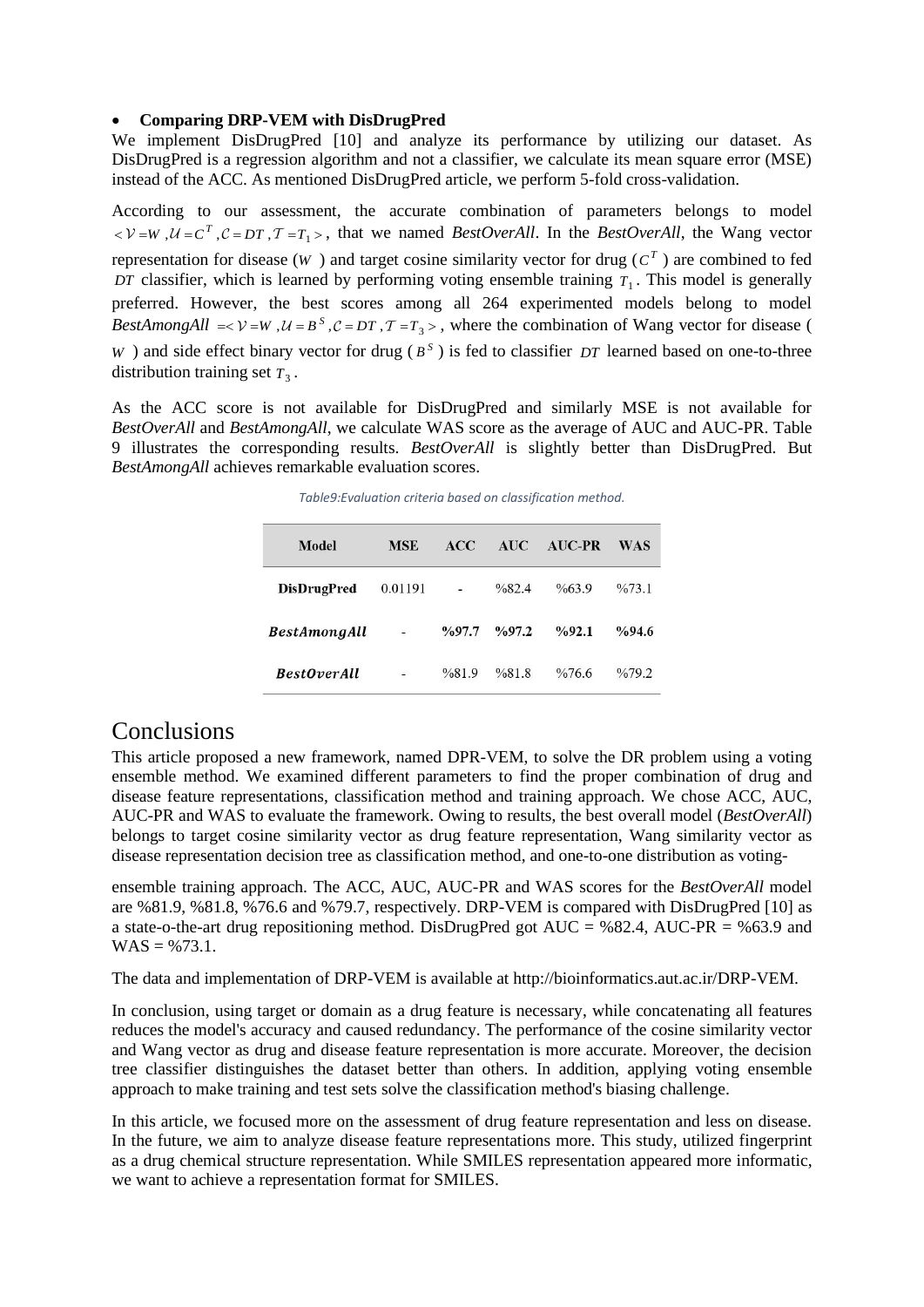## **Declarations**

## Acknowledgment

We would like to express our great appreciation to Miss. Mina Shaygan, the member of the CBRC lab at Amirkabir university of technology, for her patience in designing the CBRC lab webpage. Her willingness to give her time so generously is very much appreciated.

## Authors' contributions

FZ and ZG contributed to the design and implementation of the framework, the analysis of the results, and the manuscript's writing. BM contributed to implementing DisDrugPred approach.

## Funding

No funding information to declare.

## Availability of data and materials

The data that support the findings of this study, including disease similarity based on Wang's method, drug name, identifiers and targets, drug domain, drug side effects, drug chemical structure, and drugdisease associations are openly available; namely DincRNA [18], DrugBank [14], Uniprot [15], SIDER4.1[16], PubChem [17], and repoDB [13] have been downloaded and used in this study, respectively.

### Ethics approval and consent to participate

Not applicable.

## Consent to publication

All authors give consent to publish.

## Competing interests

No competing interest to declare.

## Author Details

1,2,3 Department of Mathematics and Computer Science, Amirkabir University of Technology, Tehran, Iran.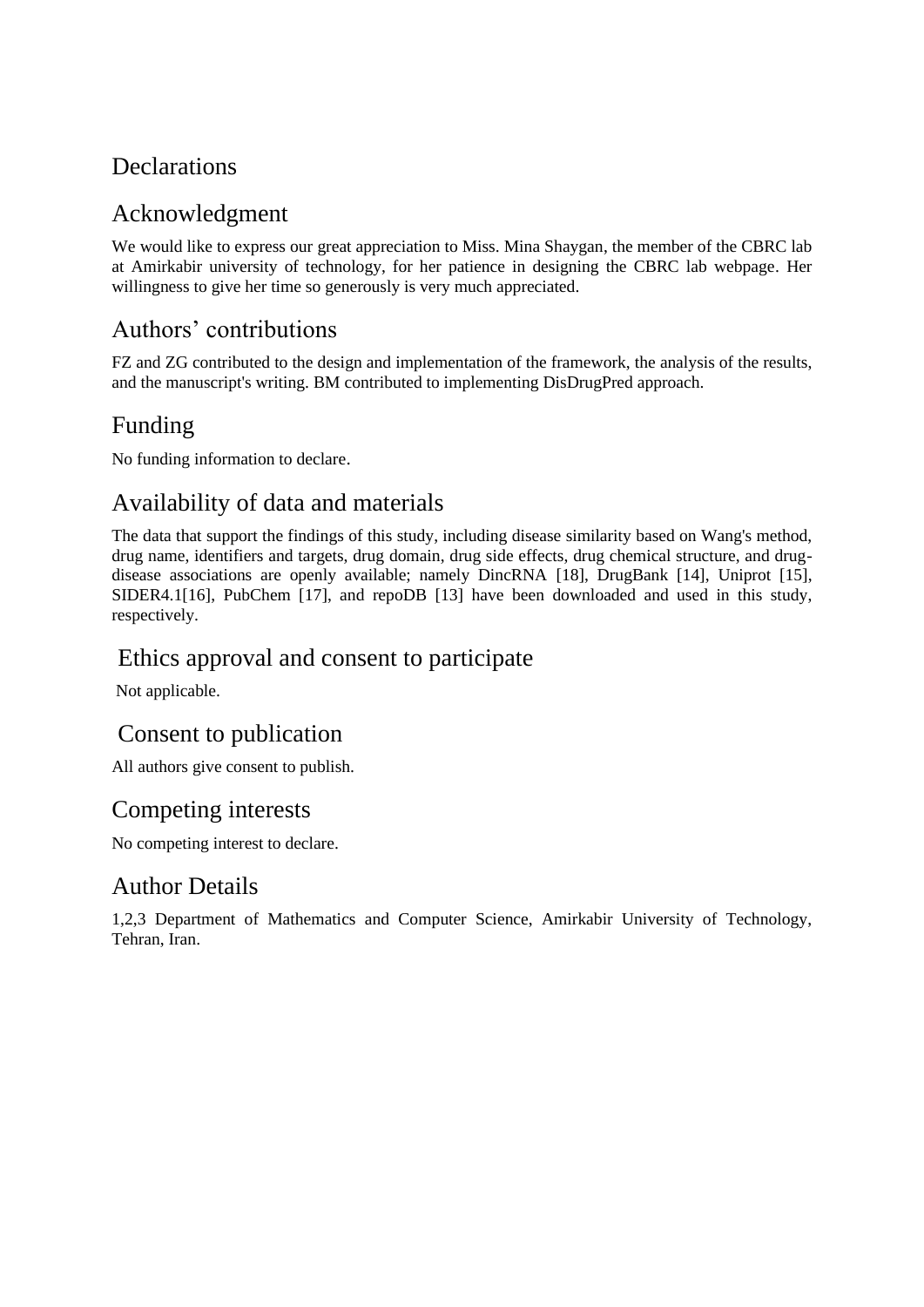### Resources

- [1] T. T. Ashburn and K. B. Thor, "Drug repositioning: Identifying and developing new uses for existing drugs," *Nature Reviews Drug Discovery*, vol. 3, no. 8. Nature Publishing Group, pp. 673–683, 2004, doi: 10.1038/nrd1468.
- [2] O. J. Wouters, M. McKee, and J. Luyten, "Estimated Research and Development Investment Needed to Bring a New Medicine to Market, 2009-2018," *JAMA - Journal of the American Medical Association*, vol. 323, no. 9. American Medical Association, pp. 844–853, Mar. 03, 2020, doi: 10.1001/jama.2020.1166.
- [3] C. Harrison, "Coronavirus puts drug repurposing on the fast track," *Nature biotechnology*, vol. 38, no. 4. NLM (Medline), pp. 379–381, Apr. 01, 2020, doi: 10.1038/d41587-020-00003-1.
- [4] M. G. Ozsoy, T. Özyer, F. Polat, and R. Alhajj, "Realizing drug repositioning by adapting a recommendation system to handle the process," *BMC Bioinformatics*, vol. 19, no. 1, p. 136, Apr. 2018, doi: 10.1186/s12859-018-2142-1.
- [5] X. Zeng, S. Zhu, X. Liu, Y. Zhou, R. Nussinov, and F. Cheng, "DeepDR: A networkbased deep learning approach to in silico drug repositioning," *Bioinformatics*, vol. 35, no. 24, pp. 5191–5198, Dec. 2019, doi: 10.1093/bioinformatics/btz418.
- [6] H. Chen, Z. Zhang, and J. Zhang, "In silico drug repositioning based on the integration of chemical, genomic and pharmacological spaces," *BMC Bioinformatics*, vol. 22, no. 1, pp. 1–12, Dec. 2021, doi: 10.1186/s12859-021-03988-x.
- [7] J. T. Dudley, T. Deshpande, and A. J. Butte, "Exploiting drug-disease relationships for computational drug repositioning," *Brief. Bioinform.*, vol. 12, no. 4, pp. 303–311, Jul. 2011, doi: 10.1093/bib/bbr013.
- [8] A. P. Chiang and A. J. Butte, "Systematic evaluation of drug-disease relationships to identify leads for novel drug uses," *Clin. Pharmacol. Ther.*, vol. 86, no. 5, pp. 507– 510, Nov. 2009, doi: 10.1038/clpt.2009.103.
- [9] M. Moridi, M. Ghadirinia, A. Sharifi-Zarchi, and F. Zare-Mirakabad, "The assessment of efficient representation of drug features using deep learning for drug repositioning," *BMC Bioinforma. 2019 201*, vol. 20, no. 1, pp. 1–11, Nov. 2019, doi: 10.1186/S12859- 019-3165-Y.
- [10] P. Xuan, Y. Cao, T. Zhang, X. Wang, S. Pan, and T. Shen, "Drug repositioning through integration of prior knowledge and projections of drugs and diseases," *Bioinformatics*, vol. 35, no. 20, pp. 4108–4119, Oct. 2019, doi: 10.1093/bioinformatics/btz182.
- [11] H. Luo *et al.*, "Computational Drug Repositioning with Random Walk on a Heterogeneous Network," *IEEE/ACM Trans. Comput. Biol. Bioinforma.*, vol. 16, no. 6, pp. 1890–1900, Nov. 2019, doi: 10.1109/TCBB.2018.2832078.
- [12] B. Krawczyk, "Learning from imbalanced data: open challenges and future directions," *Progress in Artificial Intelligence*, vol. 5, no. 4. Springer Verlag, pp. 221– 232, Nov. 01, 2016, doi: 10.1007/s13748-016-0094-0.
- [13] A. S. Brown and C. J. Patel, "A standard database for drug repositioning," *Sci. Data*, vol. 4, no. 1, pp. 1–7, Mar. 2017, doi: 10.1038/sdata.2017.29.